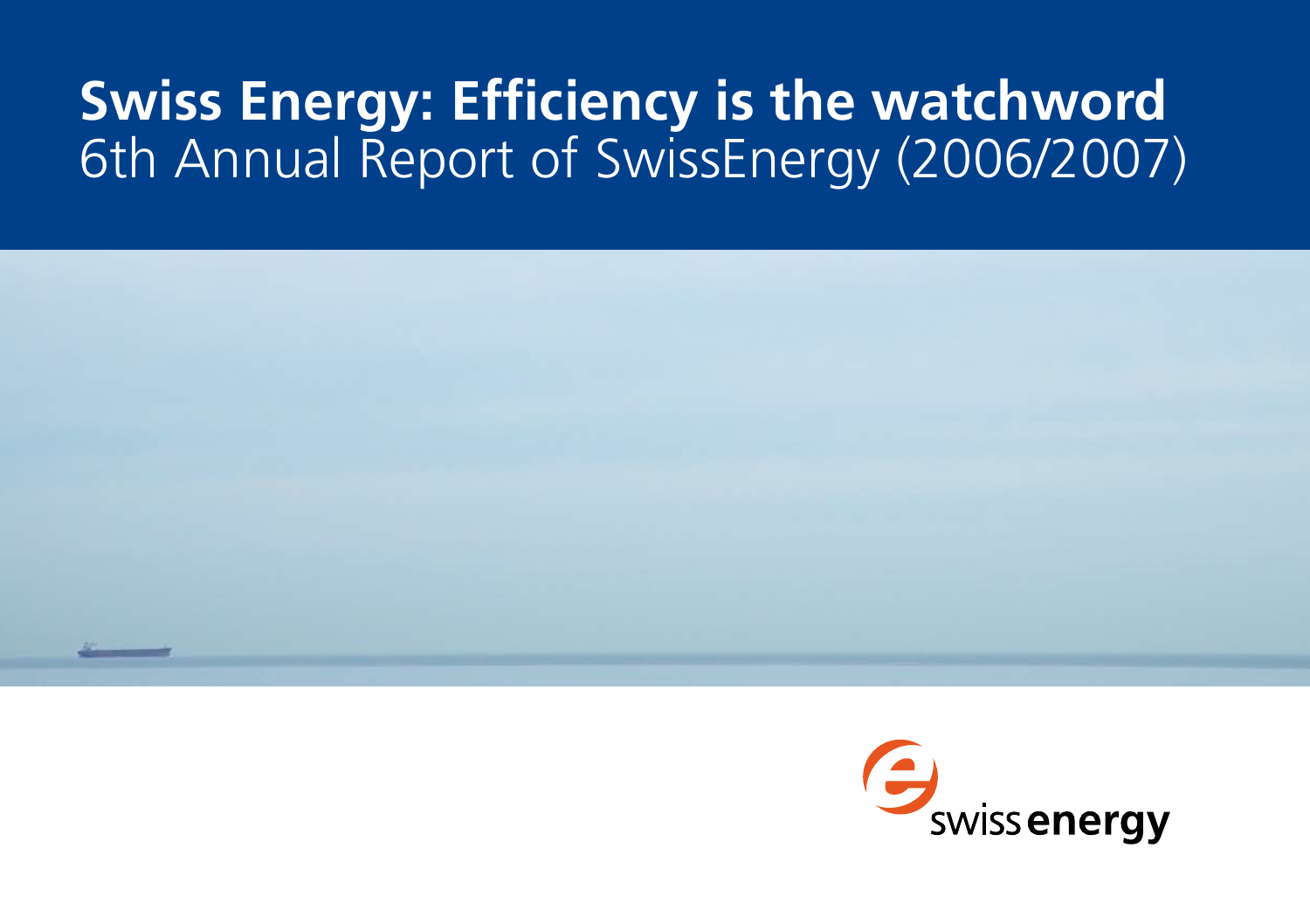# **SwissEnergy: Firmly established in the energy field**

**The SwissEnergy programme, which is based on partnerships in the areas of energy efficiency and renewable energy, started the second stage (2006–2010) of its programme with a flourish. The programme's overall impact on energy use increased over the previous year by approximately 26 per cent – the highest gain since the programme was initiated in 2001 and this despite lower funding than in that year.**

The programme brings influence to bear on the development of energy and climate policies in Switzerland with concrete projects and voluntary measures. The programme network is made up of cantonal and municipal authorities, industrial, consumer and environmental associations, and public and private-sector agencies.

On the basis of the Energy Act and the CO2 Act, the programme management is aiming to reach the following goals by 2010:

Reduction of CO<sub>2</sub> emissions by ten per cent compared to the 1990 level,

- **Example 1** Limiting the increase in electricity consumption to a maximum of five per cent compared to the 2000 level,
- Doubling the proportion of new renewable forms of energy used in electricity and heat production in comparison to the level in 2000.

In order to attain these targets SwissEnergy maintains a network supported by approximately 30 partners all of whom are party to various service mandates and target agreements.

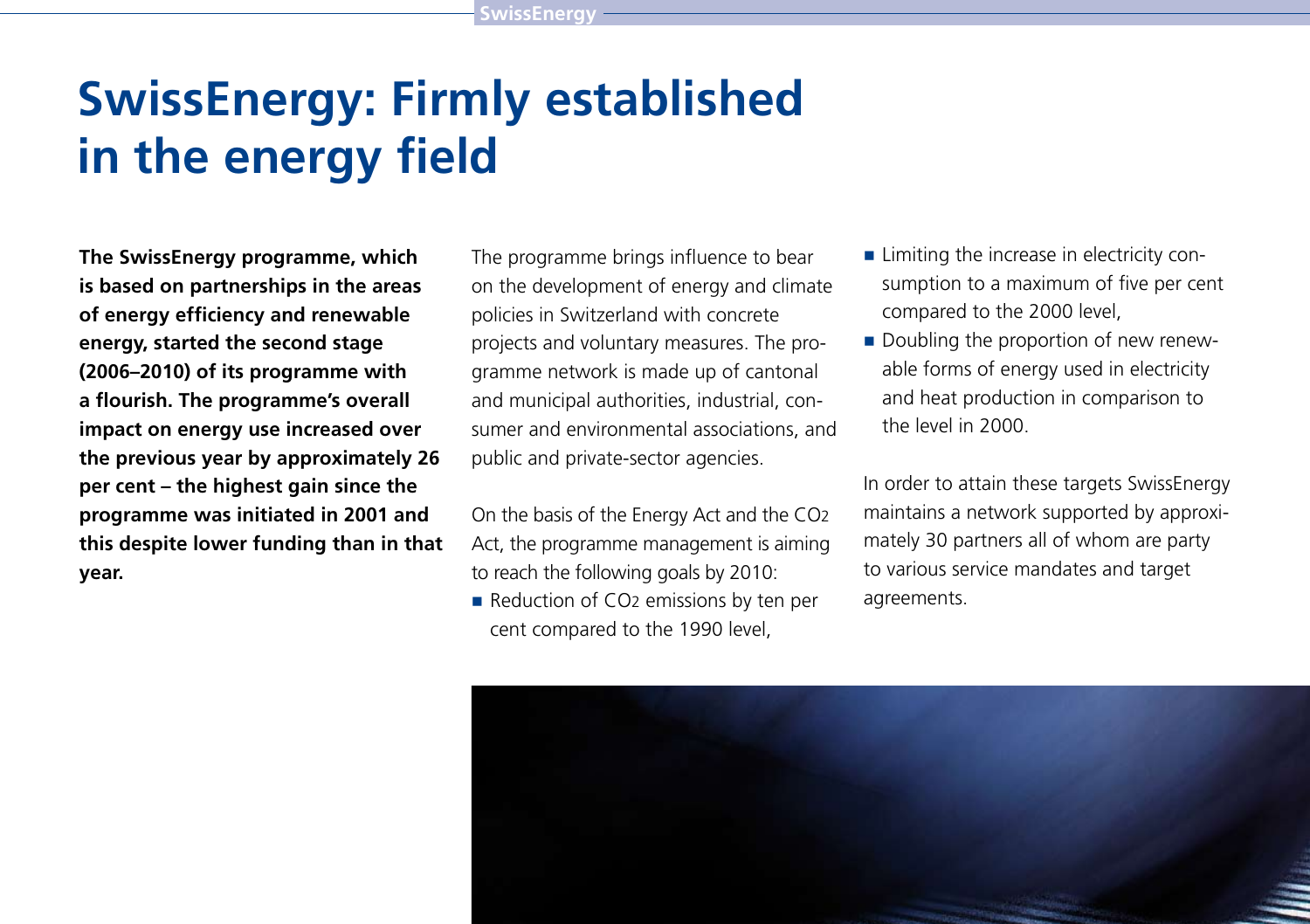# **No mean results**

Six years into the programme Swiss Energy is able to present positive results:

- $\blacksquare$  Since the programme began in 2001, voluntary measures introduced by SwissEnergy have led to a 1.8 per cent reduction in overall energy consumption compared to the reference trend (excluding energy saving features).
- Taking into account the voluntary measures introduced as part of the previous programme, Energy 2000, energy consumption in Switzerland in 2006 would have been about 4 per cent higher compared to the reference trend.
- **Even taking legislation into consider**ation, today's overall consumption of fossil energy would be more than 8 per cent higher and use of electricity would have increased by approx. 4.5 per cent without the SwissEnergy programme and the previous Energy 2000 programme.
- $\blacksquare$  The continuing impact of all voluntary measures introduced by Energy 2000 and SwissEnergy combined rose by 7 per cent to 31.2 peta-joules (PJ) compared to the result in 2005.
- Between 2001 and 2006, the supplementary impact of the SwissEnergy

programme on energy consumption increased by more than 160 per cent. Growth was continuous in all years.

The SwissEnergy network makes a major contribution to the economy: In 2006 the programme generated gross investment totalling approximately 1,085 million Swiss francs. Now the net effect on employment is equivalent to approximately 5,900 person-years.

In view of what has been achieved, today SwissEnergy is a significant factor in Switzerland's energy and climate policy: Together with the Energy Act and the CO2 Act, the CO2 tax and the "climate cent", the programme constitutes the framework for a credible modern energy and climate policy that also strives to conserve the environment.

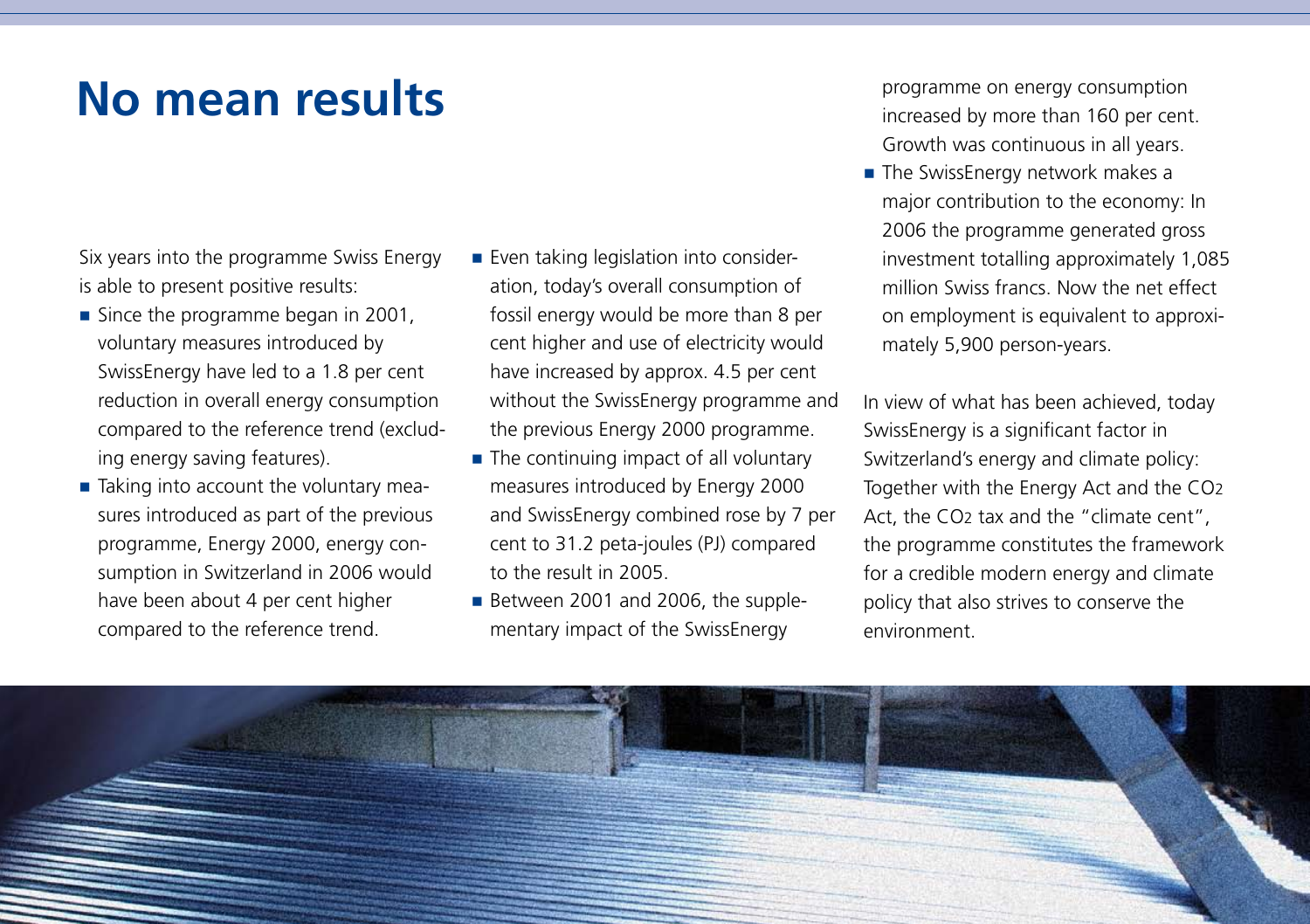**Figure 1 – SwissEnergy goals for 2010, situation in 2006 and estimated situation in 2006 without Energy 2000 and SwissEnergy.**

1 Excluding flights abroad; inland principle, in line with the CO2 Act 2 With a reference to 2000 3 With a reference to 1990 4 Based on the impact analysis and the trend projection ex-post analysis 5 Average production anticipated 6 CO2 emissions from electricity production not included 7 Corrected for variations in the climate 8 Status in 2006 without the SwissEnergy programme

|                                              | <b>Situation in</b><br>Targets for 2010 |                       | <b>Estimated situation in 2006</b>         |
|----------------------------------------------|-----------------------------------------|-----------------------|--------------------------------------------|
| <b>Rational energy use</b>                   |                                         | 2006                  | without E2000 and SwissEnergy <sup>4</sup> |
| Consumption of fossil fuels <sup>1/2</sup>   | $-10%$                                  | $+2.4%$               | $+10.7%$                                   |
| Electricity consumption                      | $\leq +5\%$                             | $+10.3%$              | $+15.3%$                                   |
|                                              |                                         |                       |                                            |
| $CO2$ emissions <sup>1/3</sup>               | $-10%$                                  | $+0.6\%$ <sup>7</sup> | $+8.1\%$ <sup>6</sup>                      |
| from combustibles                            | $-15%$                                  | $-4.6\%$ <sup>7</sup> | $+4.8\%$ <sup>6</sup>                      |
| from vehicule fuel                           | $-8%$                                   | $+9.1%$               | $+13.5%$                                   |
| <b>Renewable forms of energy</b>             |                                         |                       |                                            |
| Hydropower <sup>2/5</sup>                    | stable                                  | $+2.3%$               | not available                              |
| Other renewable forms of energy <sup>2</sup> |                                         |                       |                                            |
| Electricity <sup>2</sup>                     | $+0.5$ TWh                              | $+0.33$ TWh           | $+0.25$ TWh <sup>8</sup>                   |
|                                              | (+1 percentage point)                   |                       |                                            |
| Heat <sup>2</sup>                            | $+3.0$ TWh                              | $+1.88$ TWh           | $+0.34$ TWh <sup>8</sup>                   |
|                                              | (+3 percentage points)                  |                       |                                            |

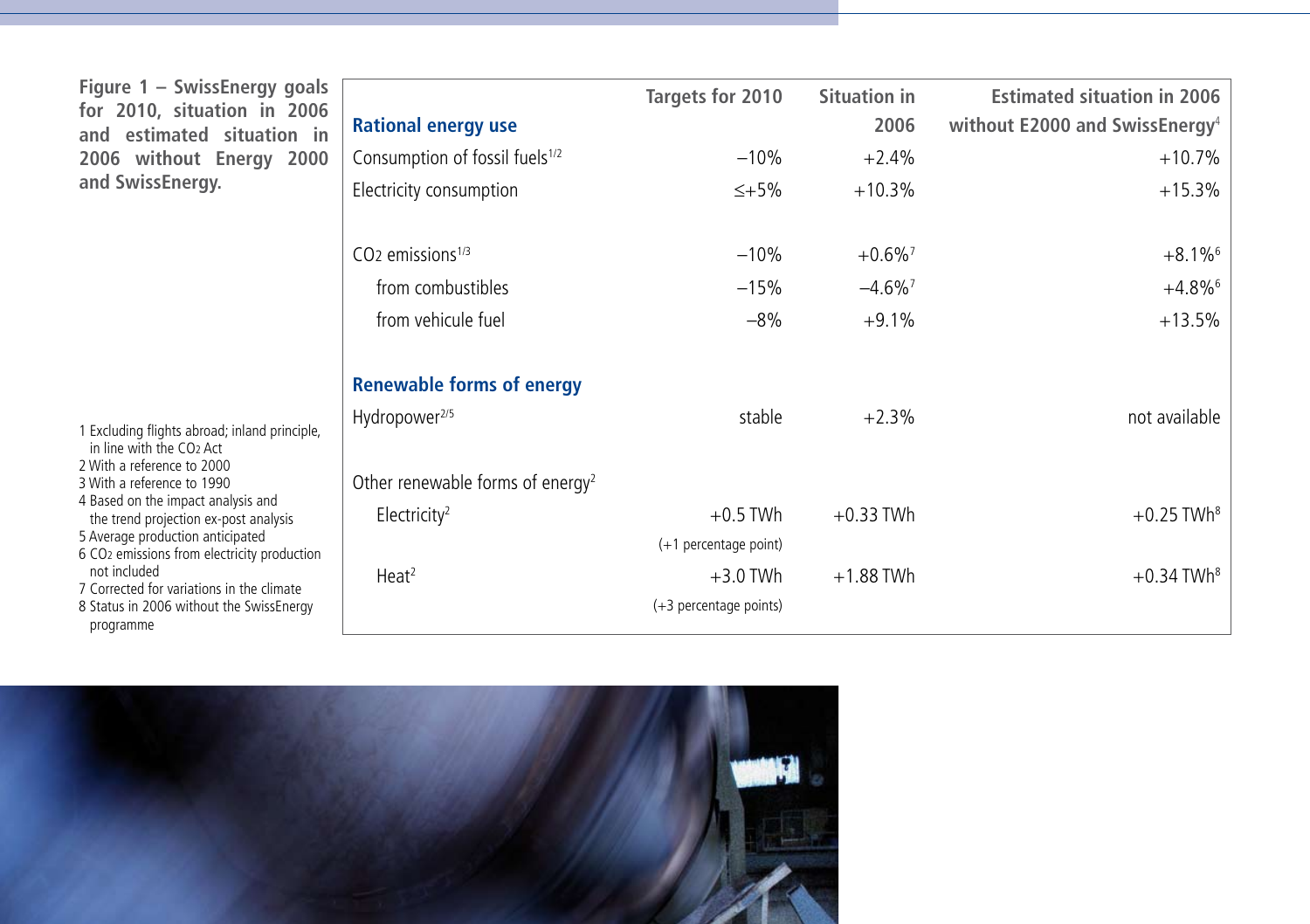# **Energy related impacts in 2006**

### **Emphasis on programme priorities proves fruitful**

In the second stage of the SwissEnergy programme (2006 to 2010) the priorities designated by the programme management will be building modernisation, energy efficient mobility, energy efficient appliances and electric motors, renewable forms of energy and rational use of energy and heat throughout industry.

Determined pursuit of the five programme priorities proved fruitful in 2006:

- The energy-related impact achieved through voluntary measures and cantonal promotional projects increased to approximately 4.4 PJ. This constitutes an increase in impact of 26 per cent (2005: 3.5 PJ).
- Around 3 PJ of combustibles, 0.4 PJ of vehicle fuel and 1 PJ of electricity could be either saved or substituted using renewable energy sources.
- $\blacksquare$  In 2006, the additional impacts in the renewable energy sector increased in comparison to the previous year by approximately 34 per cent – which means

this sector is on track to reach targets for both the heating and power sectors.

- In 2006, the impact of continuing voluntary measures from Energy 2000 and SwissEnergy combined increased by 7 per cent to 31.2 PJ.
- Only 0.2 centimes of funding were required to achieve savings of one kilowatt-hour of energy in 2006. In comparison, in 2003, 0.6 centimes were required.
- $\blacksquare$  The overall supplementary impact on energy use achieved by measures implemented by SwissEnergy in the year of

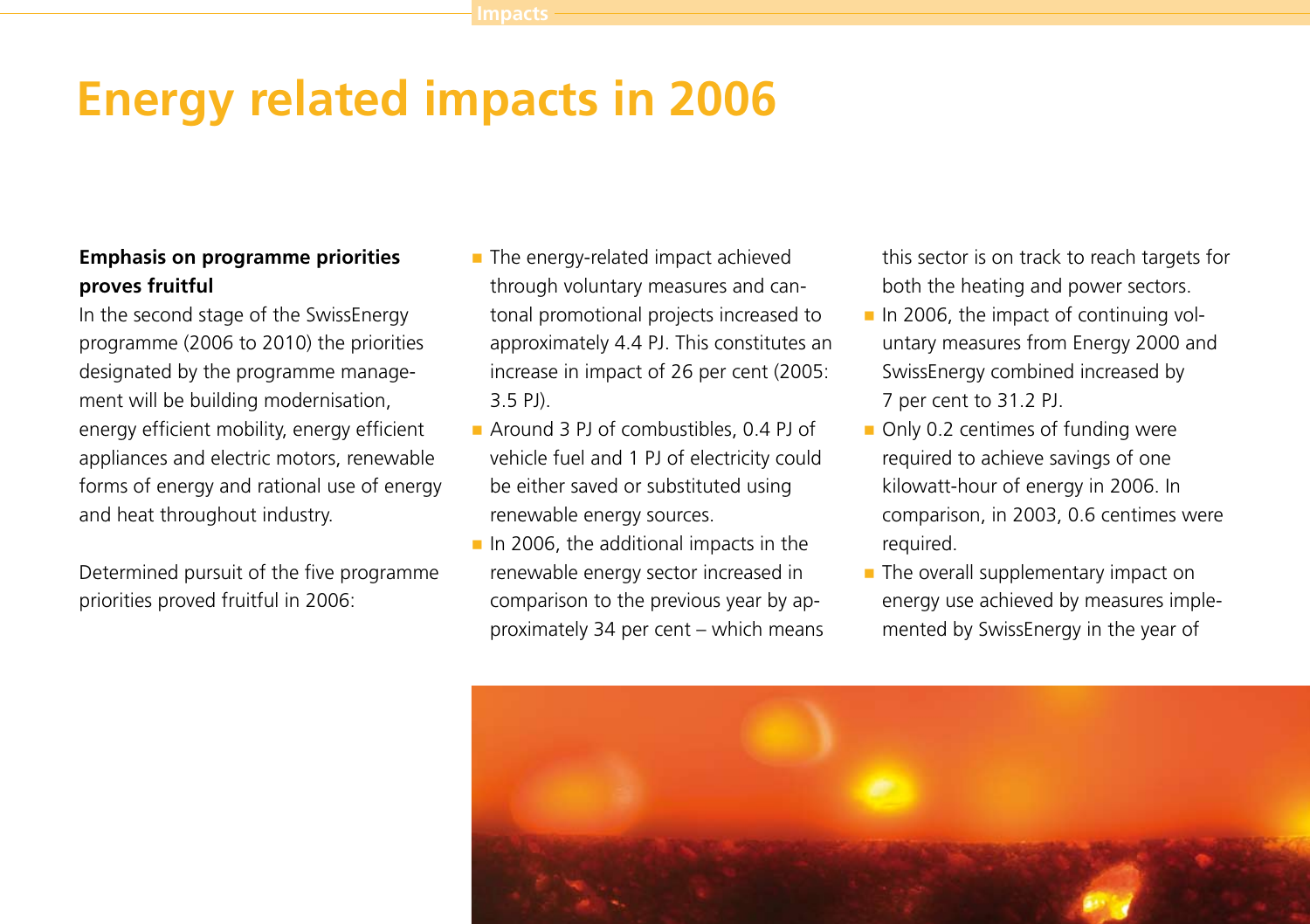the report corresponds to approximately 0.5 per cent of Switzerland's energy consumption in 2006.

These outstanding results were achieved with a programme budget of 42 million francs (including 14 million francs in global subsidies to cantons), a budget similar in size to the previous year, corresponding to the lowest budget ever since the programme began in 2001.

As in the previous year, the most significant supplementary impact on energy savings was achieved through the energy models introduced by industry followed by SwissEnergy for municipalities, and the sectors energy from wood, heat pumps and MINERGIE.

The only sector with disappointing results was mobility: the average fuel consumption of cars sold in 2006 fell to 7.62 litres per 100 kilometre, a reduction of a mere 0.05 l/100 km. Therefore it is no longer likely that the target reduction goal of 6.4 l/100 km can be achieved by 2008.

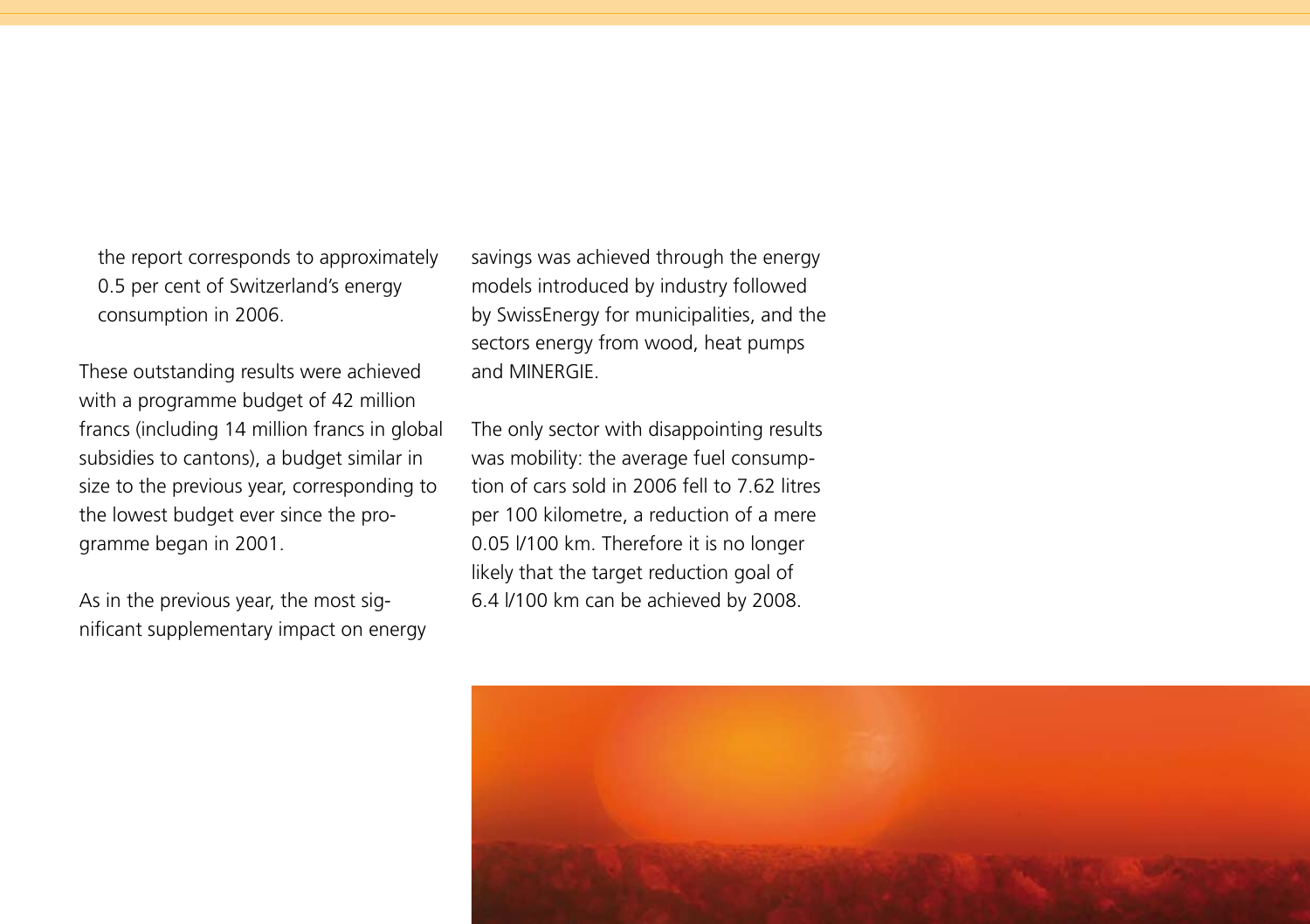

**Figure 2 – Energy related impacts from 2001 to 2006 based on measures introduced since 1990 as a result of the Energy 2000 and the SwissEnergy programmes.**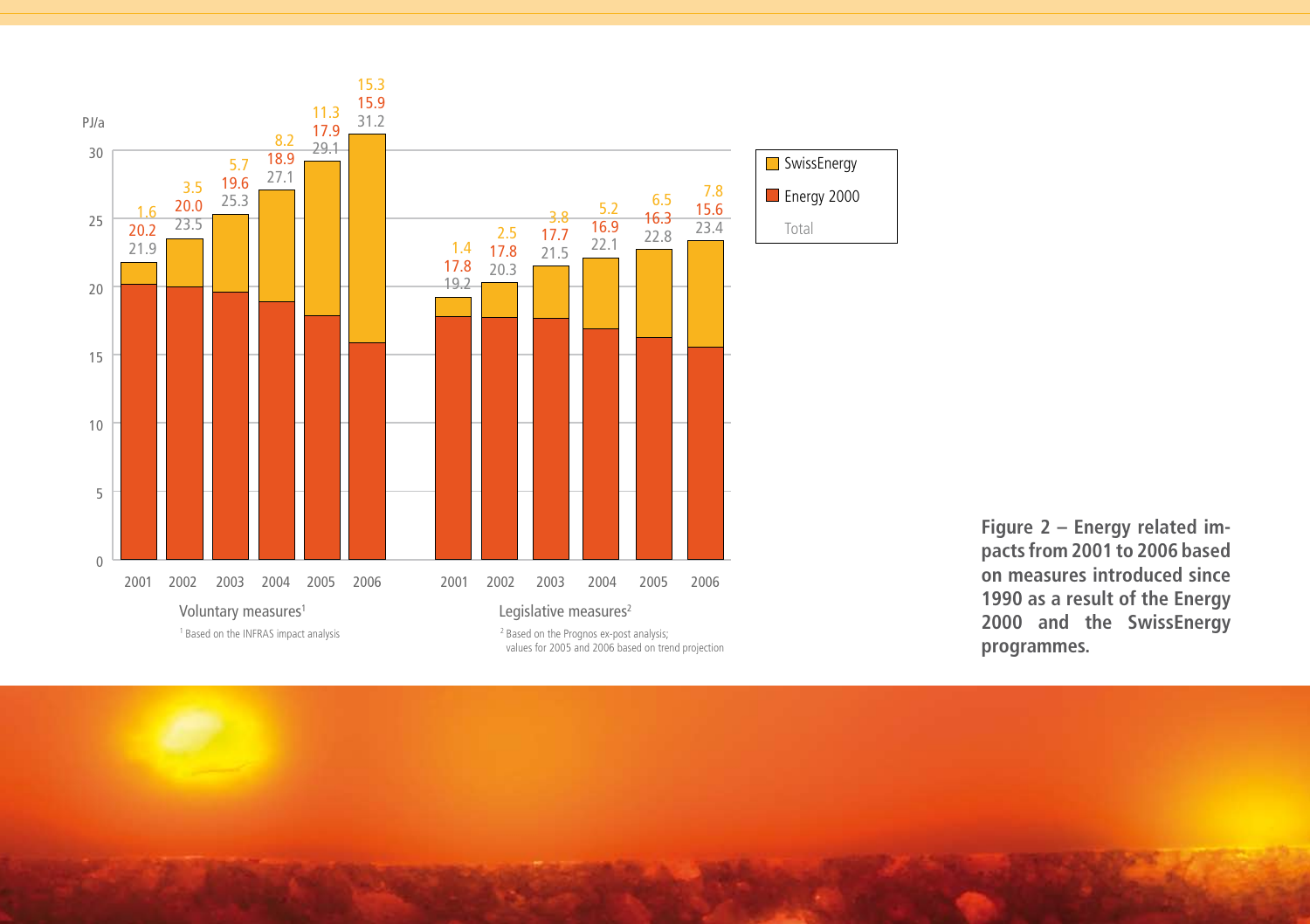

**Figure 3 – Consumption of**  200 **fossil-based energy, 1990 to 2006, economies brought about by Energy 2000 and SwissEnergy and target according to SwissEnergy and reference trend.**

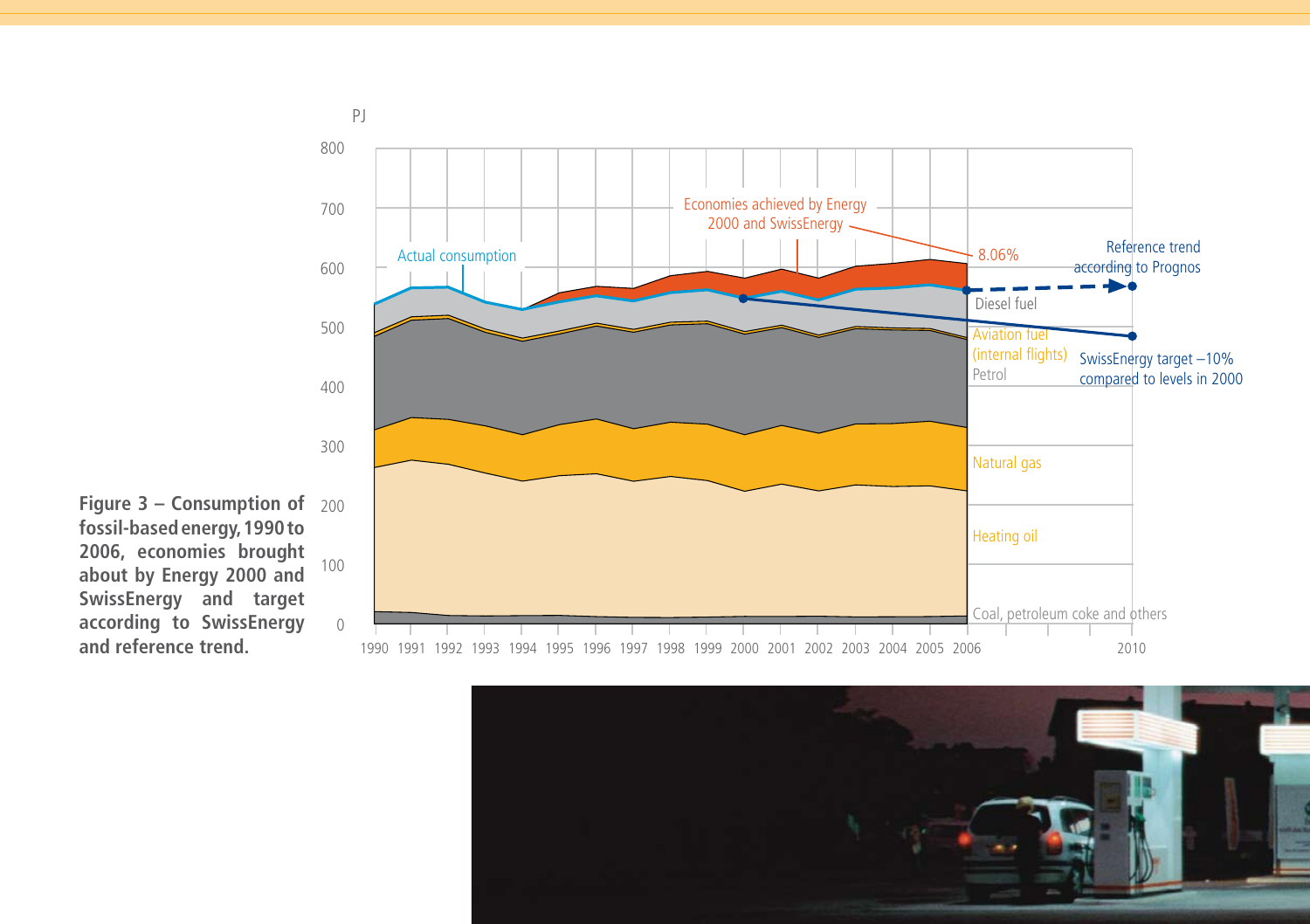



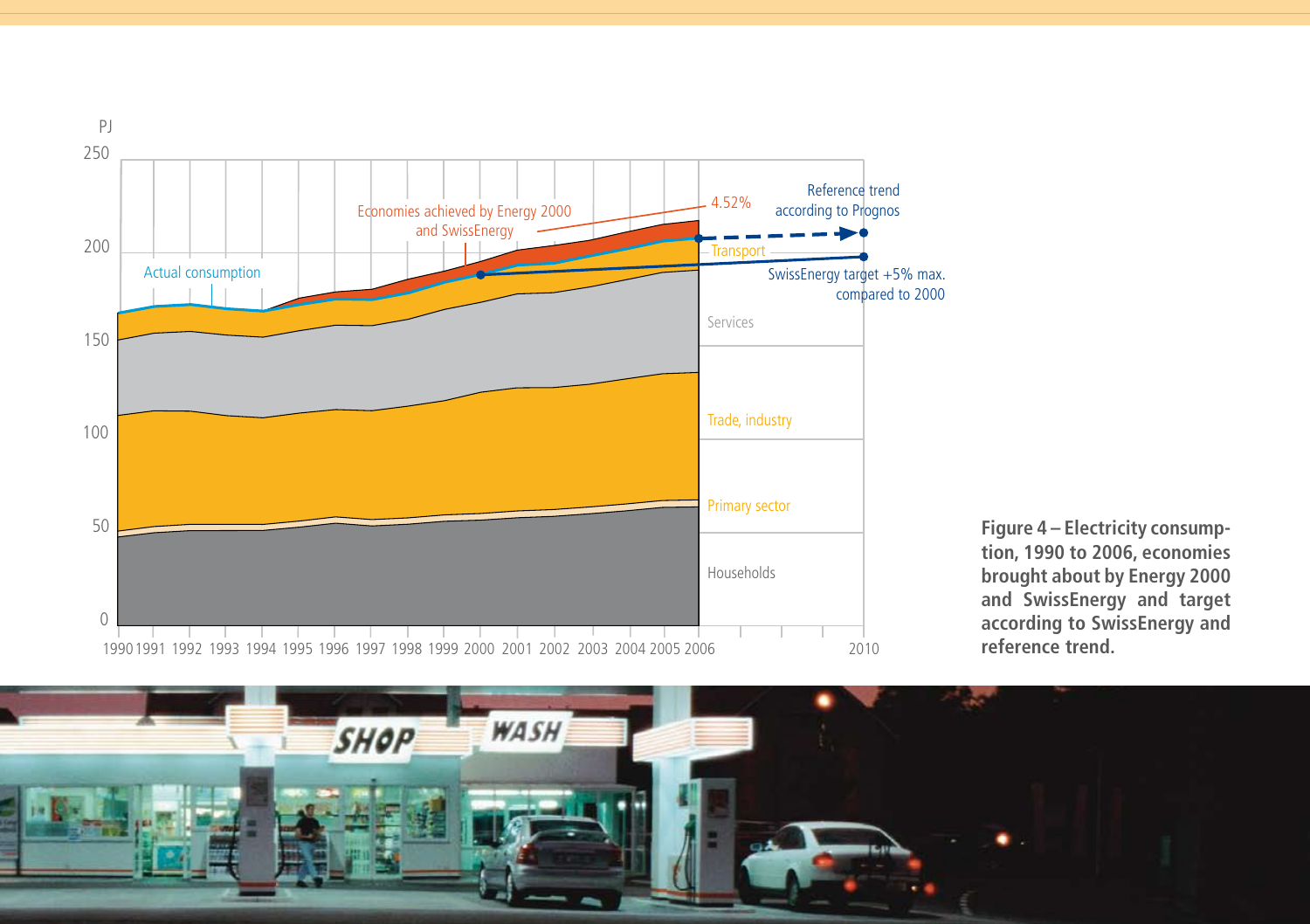

**Figure 5 – CO2 emissions 1990 to 2006, reference trend and targets according to CO2 Act.**

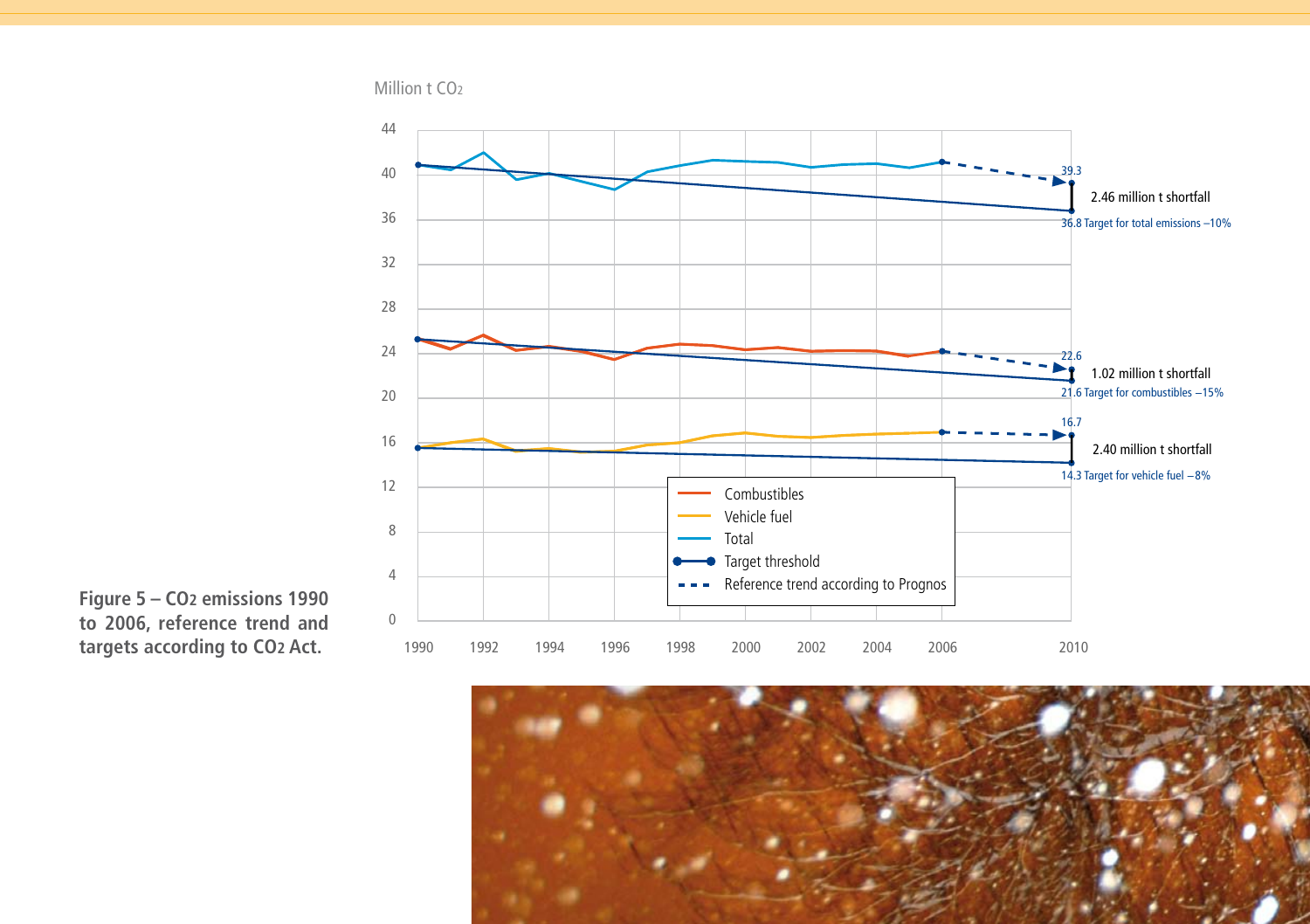# **Impact on the economy**

### **Funds employed efficiently**

The programme management continued to employ the available funds efficiently in 2006: In spite of a slightly reduced budget of 42 million francs, the impact of the programme increased by a further 26 per cent compared to the previous year. Only 0.2 centimes of funding were required to save one kilowatt-hour of energy in 2006 (2003: 0.6 centimes).

### **Volumes of investment remain high**

In 2006, with a budget of 42 million francs, SwissEnergy – together with its partners in the market and the target groups concerned – generated gross investment and other expenditure totalling approximately 1,085 million francs. This corresponds to an increase of 23 per cent over the previous year (2005: 880 million francs).

#### **Permanent new jobs**

In 2006, the net impact on employment was equivalent to approximately 5,900 person-years. The market sectors Renewable energy and Public and construction are responsible for the greatest impact on employment because of the high volumes of investment and expenditure generated. Three-quarters of the estimated impact is consolidated in these sectors.

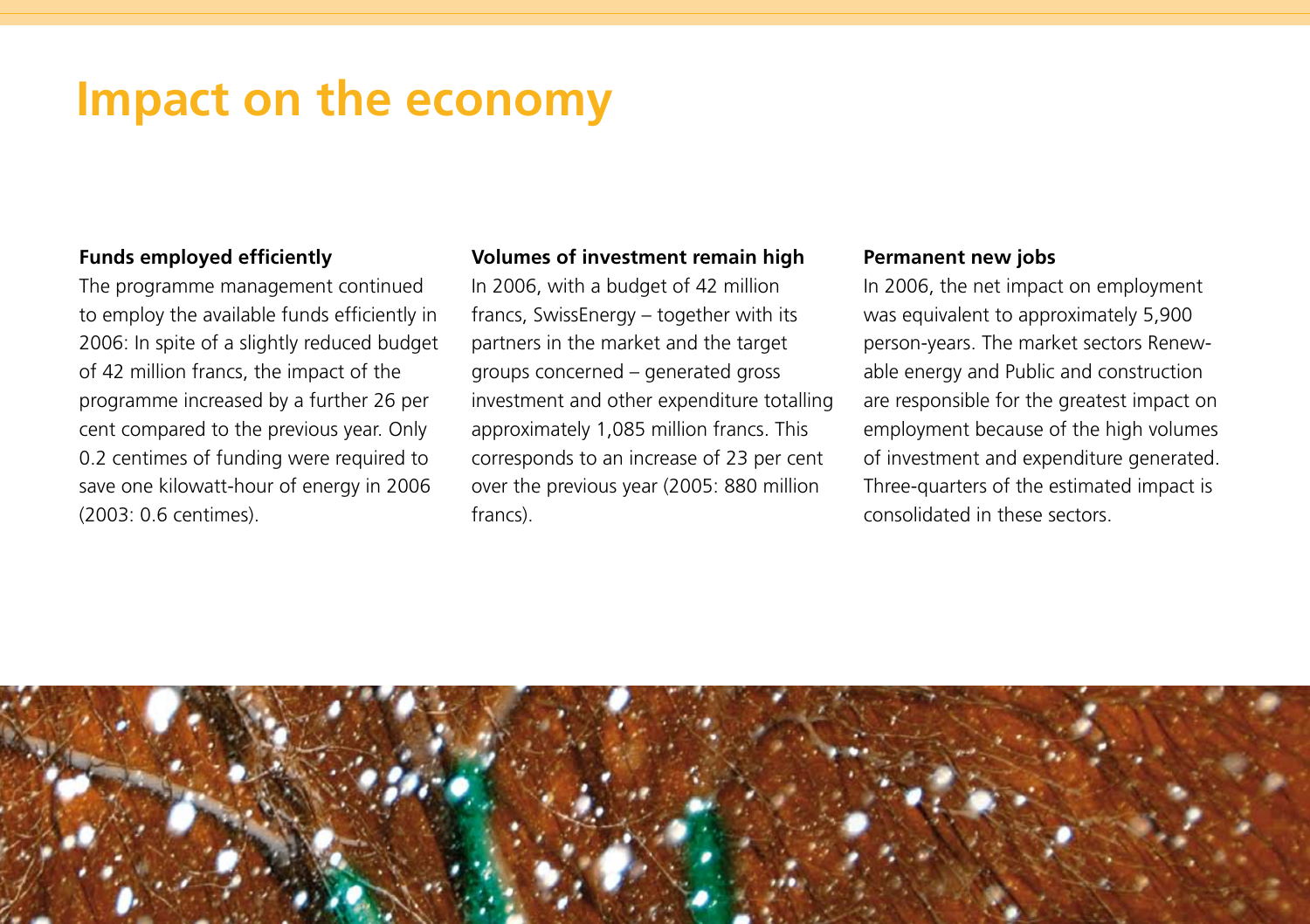| <b>Additional revenue</b>                              | <b>Million CHF</b> | <b>Million CHF</b><br>Investment generated <sup>2</sup>                                              |       |
|--------------------------------------------------------|--------------------|------------------------------------------------------------------------------------------------------|-------|
| Income tax                                             | $33 - 62$          | Voluntary measures <sup>3</sup>                                                                      | 1,085 |
| Value Added Tax                                        | $3 - 27$           | Legislative measures <sup>4</sup>                                                                    | 165   |
| Unemployment Insurance (lower amounts paid out)        | $201 - 371$        | Total investment generated                                                                           | 1,250 |
| <b>Total additional revenue</b>                        | $237 - 460$        |                                                                                                      |       |
|                                                        |                    |                                                                                                      |       |
| <b>Expenditure</b>                                     |                    |                                                                                                      |       |
| Federal government funding of SwissEnergy <sup>1</sup> | 42                 |                                                                                                      |       |
| Funding generated by cantons as a result of the        |                    |                                                                                                      |       |
| SwissEnergy programme                                  | 32                 |                                                                                                      |       |
| Decrease in energy tax revenue                         | 10                 | 1 Including global subsidies of CHF 14 million to the cantons                                        |       |
| <b>Total expenditure</b>                               | 84                 | 2 Funding by the federal government, cantons and other partners of SwissEnergy<br>(CHF 48.4 million) |       |
|                                                        |                    | 3 Including cantonal promotional programmes                                                          |       |
| <b>Balance (positive)</b>                              | 153-376            | 4 Estimated on the basis of the previous year                                                        |       |

**Figure 6 – Impact of SwissEnergy measures in 2006 on public finances and the unemployment insurance and investment generated by SwissEnergy funding in 2006.**

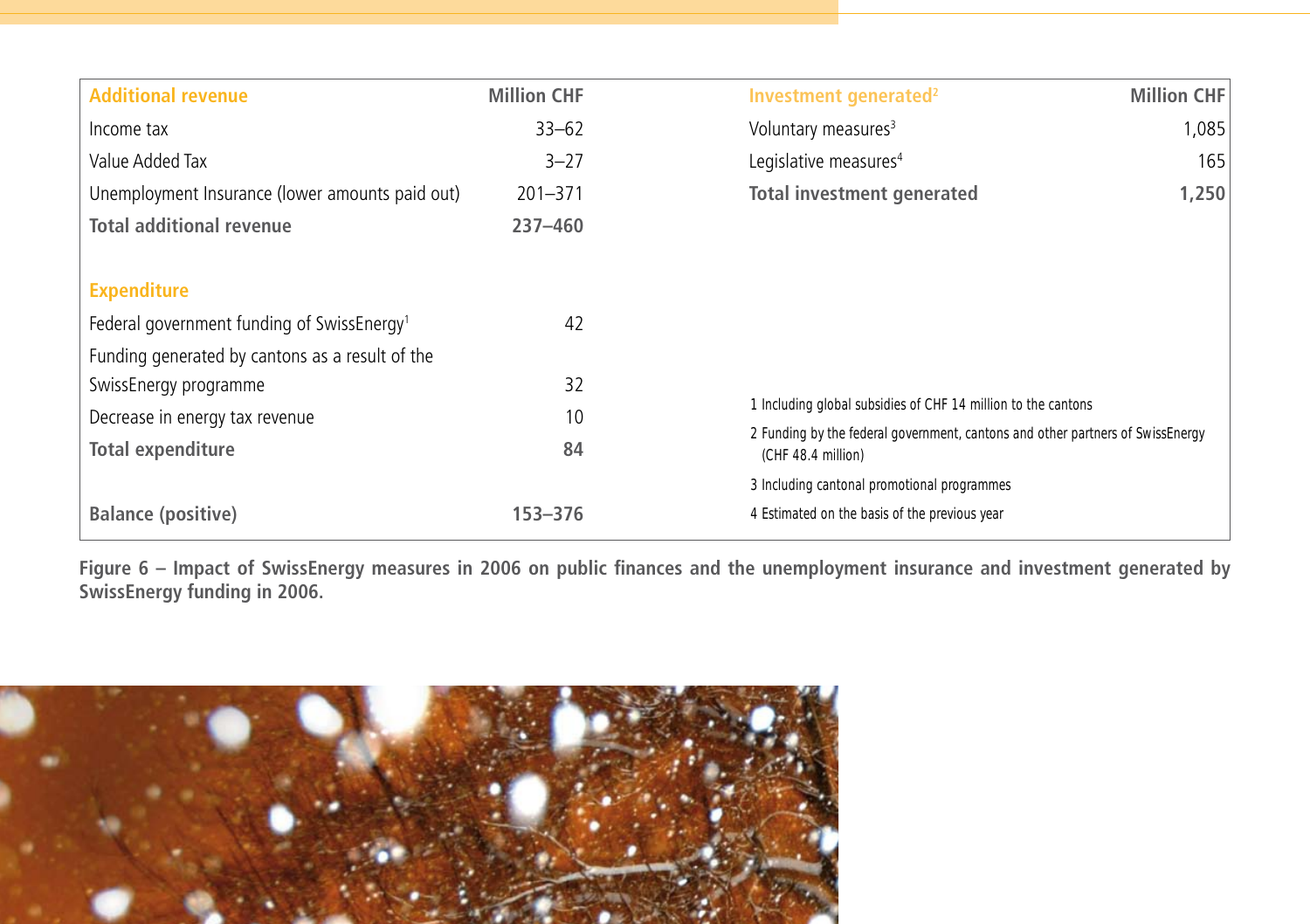# **Activities in 2006**

### **Energy Cities and MINERGIE still on the crest of the wave**

- $\blacksquare$  In 2006, ten further cities and towns received the Energy City label. On 1 January 2007 almost one third of the Swiss population now lived in one of the 137 Energy Cities.
- **Both Baden and Basle were awarded the** gold European Energy Award. The awarding of the label is seen as confirming the effectiveness of the successful, persistent campaign in the field of energy policy.
- MINERGIE<sup>®</sup> even more popular: At the end of 2006, in Switzerland, about 6,300

buildings were certified to MINERGIE and 116 to MINERGIE-P<sup>®</sup> standard; the new "MINERGIE Eco" and "MINERGIE P Eco" standards were introduced in the year of the report. The total energy reference area of all buildings conforming to these standards at the end of 2006 totalled approximately  $6,000,000$  m<sup>2</sup>.

### **Companies lower costs, effect of Energy label apparent**

At the end of 2006, 1,657 companies and premises were involved in the Energy Agency for the Economy's (EnAW) CO2

reduction process. Thus – including the Cemsuisse association – approximately 37 per cent of CO2 emissions produced by Switzerland's industry sector are now the subject of target agreements.

 $\blacksquare$  In 2006, there was also a further increase in the market share held by energyefficient appliances and lights – classified as belonging to the A and B energy efficiency categories. Conclusion: Four years after SwissEnergy launched the Energy label the product has been effectively introduced into the market and now stands at the beginning of a growth phase.

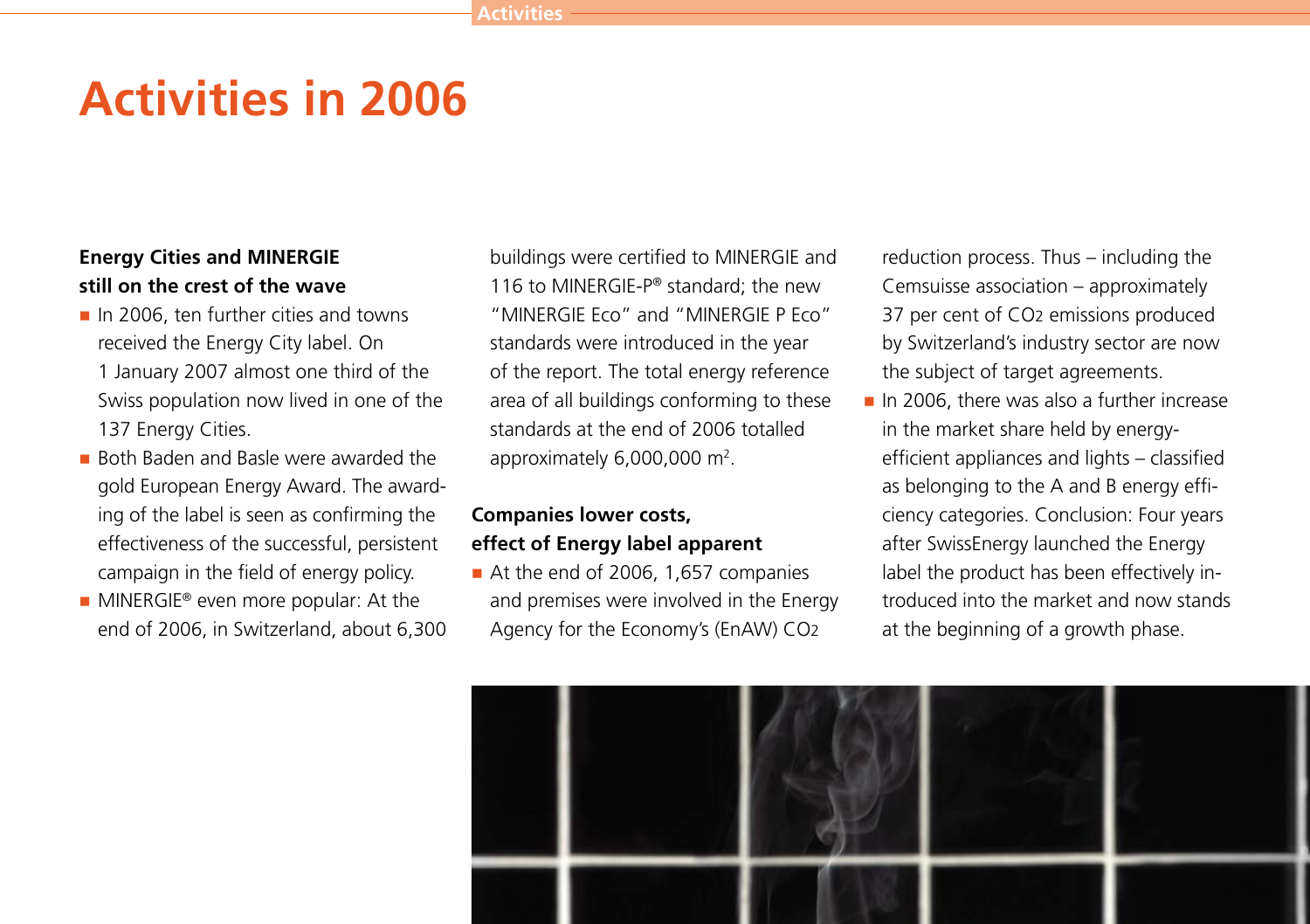### **Energy label for cars revised**

Since the Energy label for new cars was introduced, the market share of new vehicles designated as either class A or class B has increased steadily. The conditions for awarding the label were revised in mid-2006: the classification formulae for allotting cars to efficiency categories were revised which now means that the heavier the vehicle, the higher the threshold for classifying the car as either efficiency class A or class B. This makes sense because the fuel consumption of new car fleets only

declined by a mere 0.65 per cent. The gain in efficiency was mainly lost by vehicle weight gains. Once again the annual target reduction of three per cent, agreed between the federal government and the vehicle branch, was clearly not attained.

### **Renewable forms of energy: The boom continues**

In 2006, the amount of electricity and heat generated using renewable forms of energy rose once again: an additional 131 GWh of electricity were produced from renewable forms of energy (excluding hydropower) in the year of the report corresponding to a 12 per cent increase over the previous year.

The heating sector presented a similar situation: In this sector the proportion contributed by renewable energy could be increased by a further 498 GWh (figure corrected for variations in the climate) to 10,788 GWh, so the proportion of renewable energy now used in heat production is 1,885 GW above that of the year 2000.

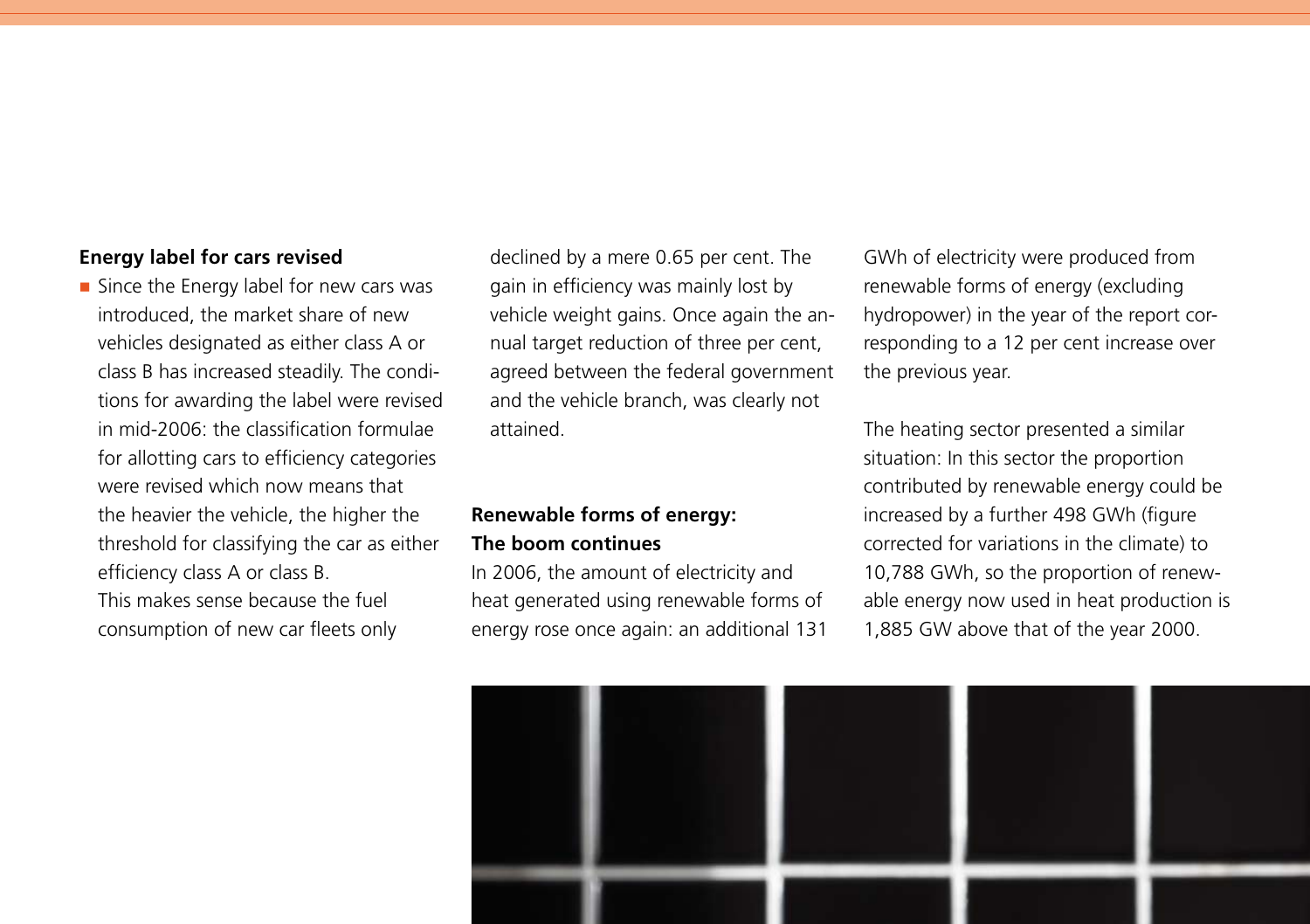- **Energy from wood is in demand: In** 2006, wood accounted for 55 per cent of the total heat produced from renewable forms of energy. 4 per cent of electricity produced from renewable forms of energy was produced from wood.
- $\blacksquare$  Heat pumps Who still needs one? Sales of heat pumps broke all records in 2006. For the first time in the history of modern heating technology, approximately the same numbers of heat pumps were sold as oil-fired boilers. Compared to the previous year sales of heat pumps rose from 12,000 to about 16,000. Over 70

per cent of new buildings with heating requirements of up to 20 kilowatts were equipped with heat pumps.

- $\blacksquare$  Interest in solar energy is still increasing: Solar energy's share in heat production increased by 5.2 per cent in 2006 compared to the previous year; the proportion of electricity produced increased even more impressively by 17.1 per cent.
- New biogas plants up and running: In 2006, heat produced from biomass (excluding wood) amounted to about 299 GWh with electricity produced reaching 155 GWh. Twelve new plants, each with

an electrical rating of more than 100 kW, were attached to the grid. By the end of 2006, a total of 84 biogas plants were in operation on agricultural premises leading to a long-term annual increase in electricity production from biogas plants of approximately 7,000 MWh.

Wind energy takes off: In the year of the report the 34 wind energy plants installed in Switzerland produced about 15.3 GWh of electricity. This constitutes an astounding increase over the previous year, namely 82 per cent. Thus, practical proof has now been provided showing

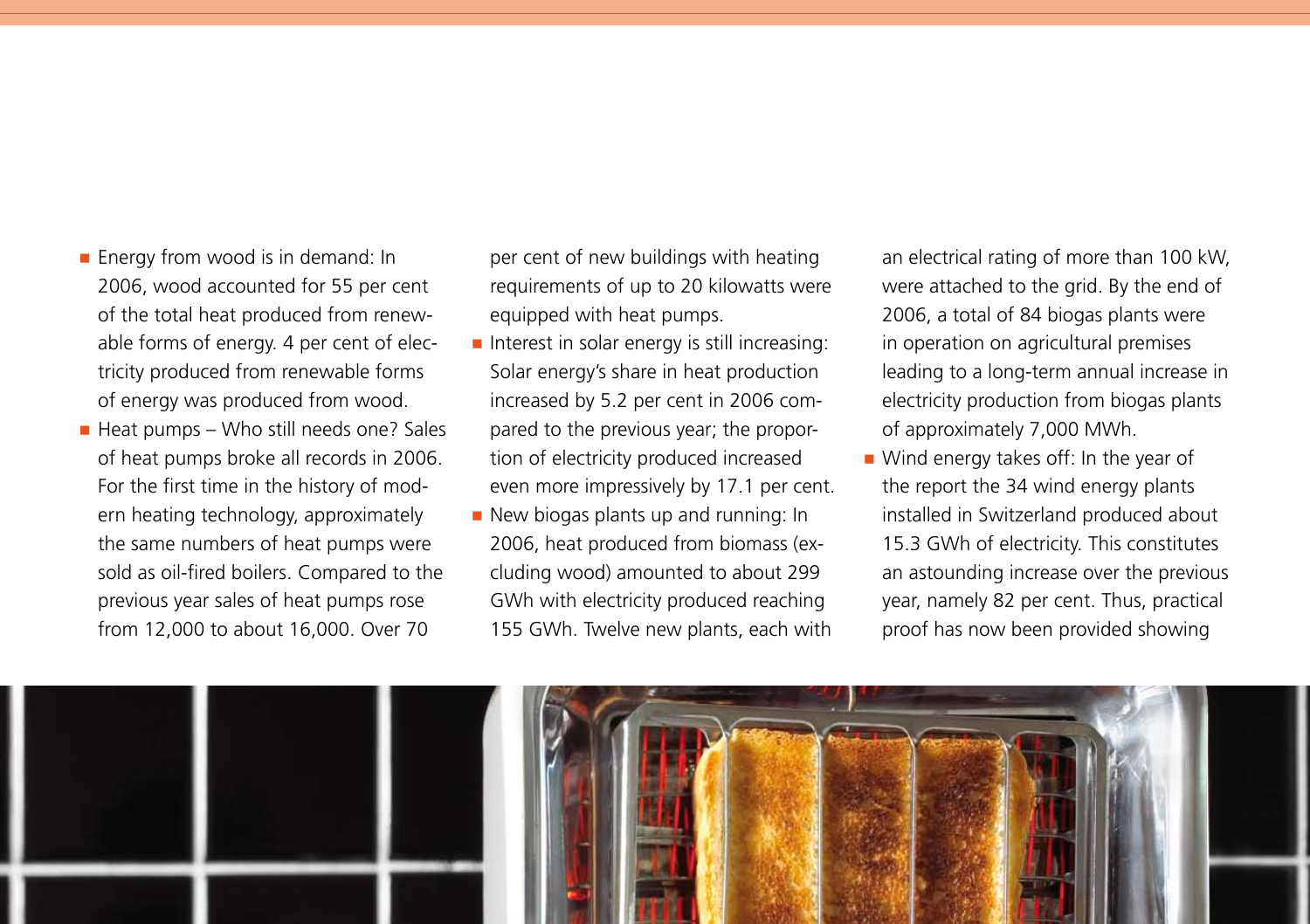the feasibility of energy production from wind energy in Switzerland.

- Geothermal energy Looking ahead: The earthquakes triggered by the geothermal energy project in the city of Basle in 2006 represented a significant setback for geothermal energy in general. As a further consequence in the coming years more research and further pilot projects will be needed to develop new technology to use the heat stored in the depths of Earth's surface.
- Small-scale hydropower plants in great demand: One of the traditional strengths

of the small-scale hydropower programme has been providing support in the form of preliminary studies and initial analyses. Seventeen preliminary studies were initiated for projects with an estimated annual production of more than 20 GWh and 44 initial analyses (rivers, streams and plant infrastructure) were done on projects involving almost 18 GWh, a major success for this sector. With a view to attaining the new targets for renewable forms of energy this is highly promising.

#### **Improved communication**

 $\blacksquare$  In 2006, the SwissEnergy programme management launched the new broadly based communications strategy with the brochure entitled "Spot the difference!" In the brochure straightforward captions are used along with humorous illustrations to highlight both intelligent energy solutions and the products that are available; readers are shown which products give the same or greater comfort while using less energy and saving both money and the environment.

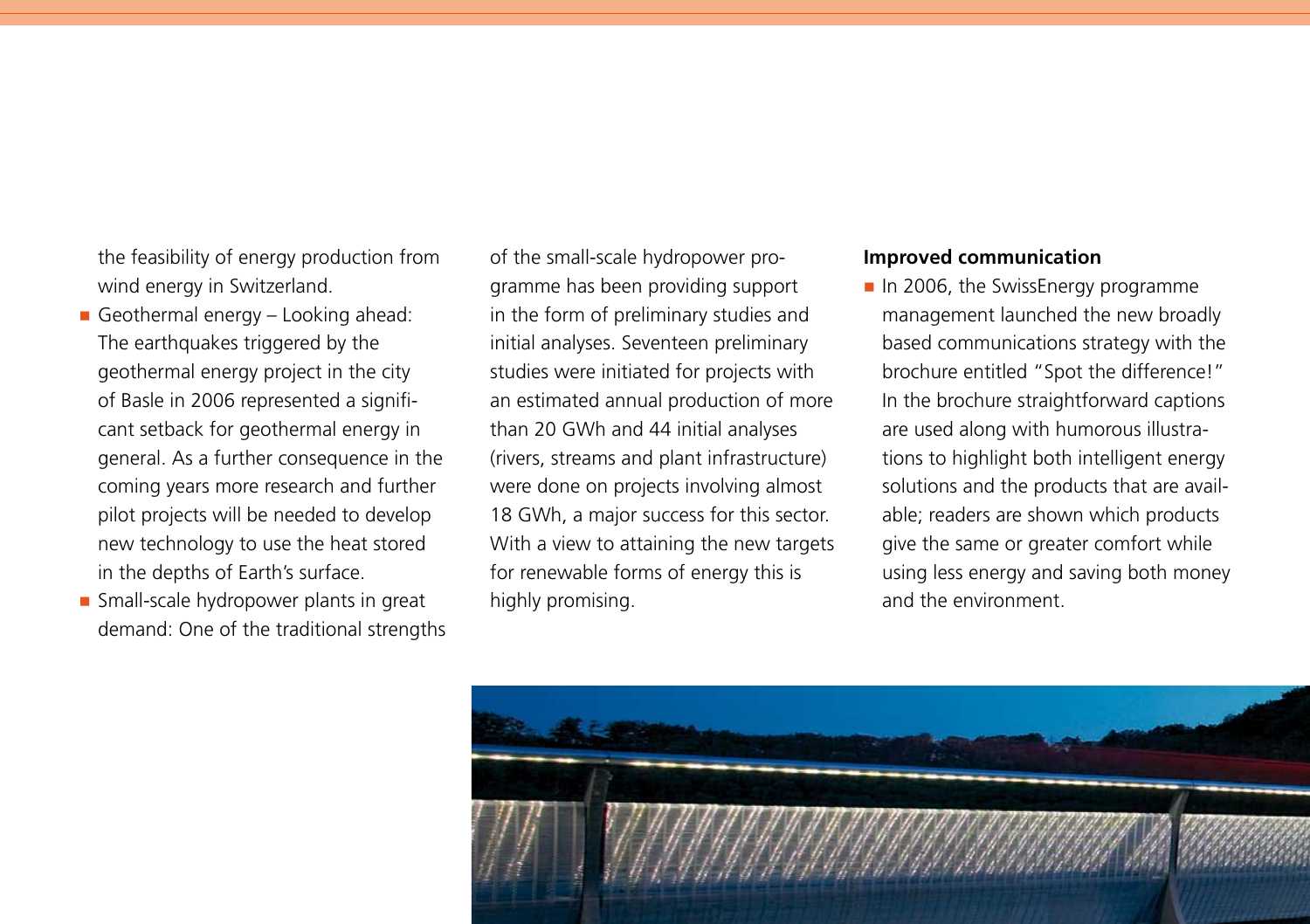



**Figure 7 – Production from renewable forms of energy (electricity and heat) 1990 to 2006 and production in 2006 from the various energy sources.**

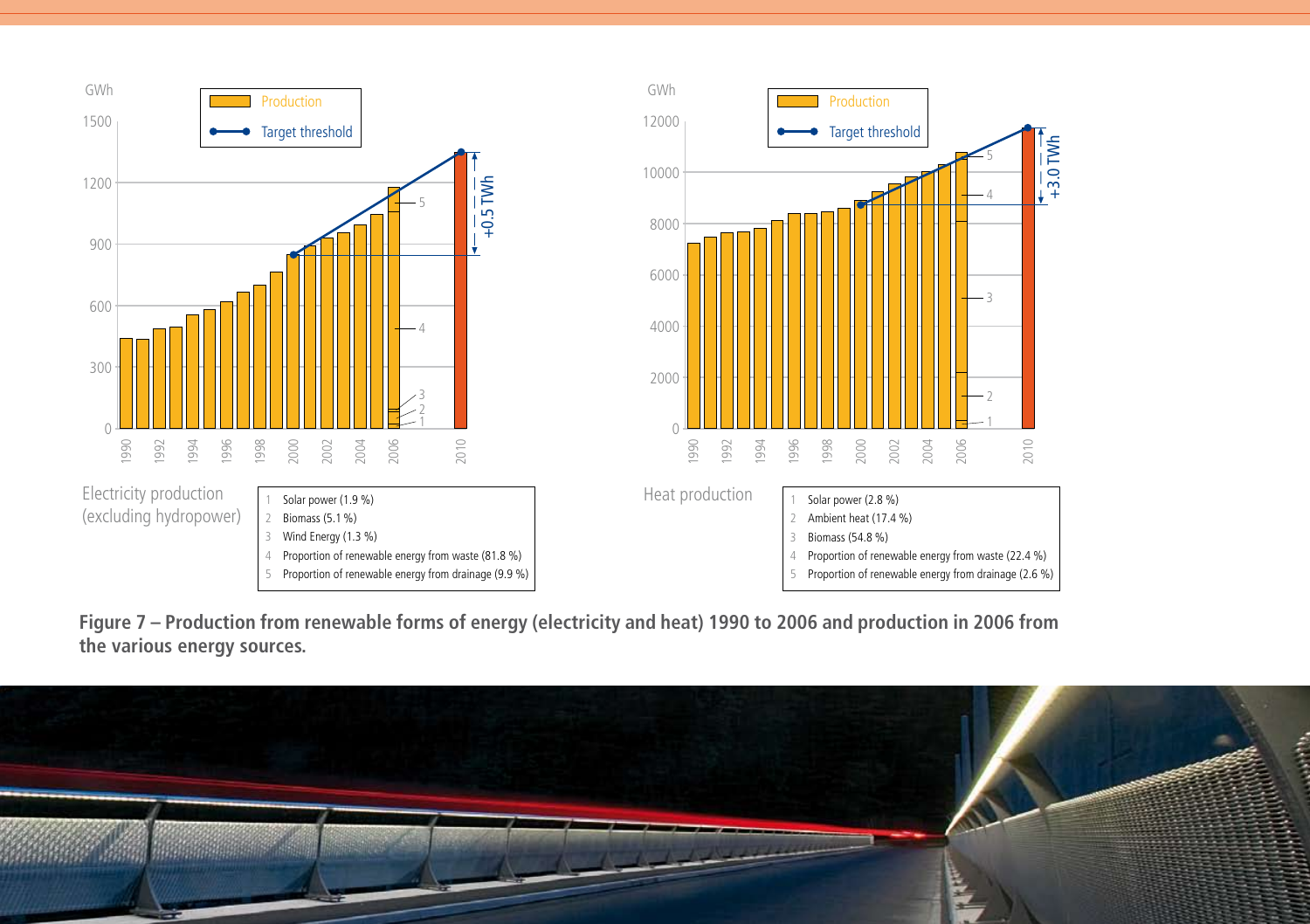# **Finances**

### **Public funds for the SwissEnergy programme**

The Swiss Federal Office of Energy (SFOE) spent 42 million francs in 2006 to finance SwissEnergy's mandates. Of this sum 6.8 million francs was used in the Renewable energy sector (2005: 8.7) and 15.3 million francs for measures to promote rational use of energy in the sectors Public authorities and construction, Industry, Appliances and mobility (2005: 15.1). Not included in the foregoing amounts is SFOE expenditure for management, general marketing, controlling and continuous education and

training projects in the energy sector totalling 5.7 million francs (previous year: 4.6). Global subsidies to the cantons totalled 14 million francs.

### **Expenditure**

In addition to the foregoing the Swiss-Energy programme generated private investment in definite projects. Further, each agency supported by SwissEnergy has to obtain third party financing amounting to at least 60 per cent of its budget. Thus, the overall funds available to the programme network are substantially greater.

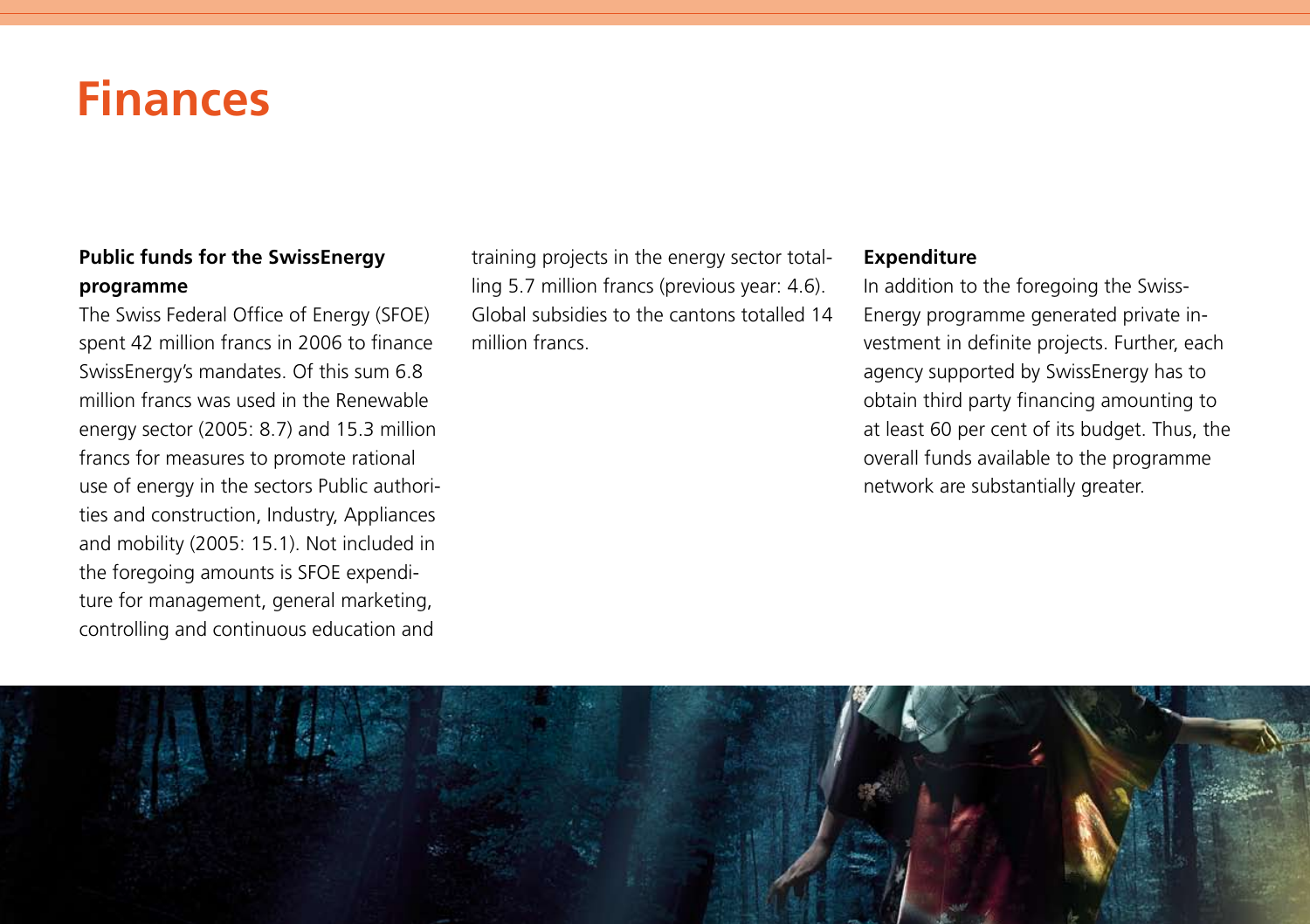



**Figure 8 – Federal funds for the SwissEnergy programme 2001 to 2007 (funds for pro gramme management, con tinuous education and train ing, evaluation and overall communications are shown divided proportionately be tween rational energy use and renewable forms of energy).**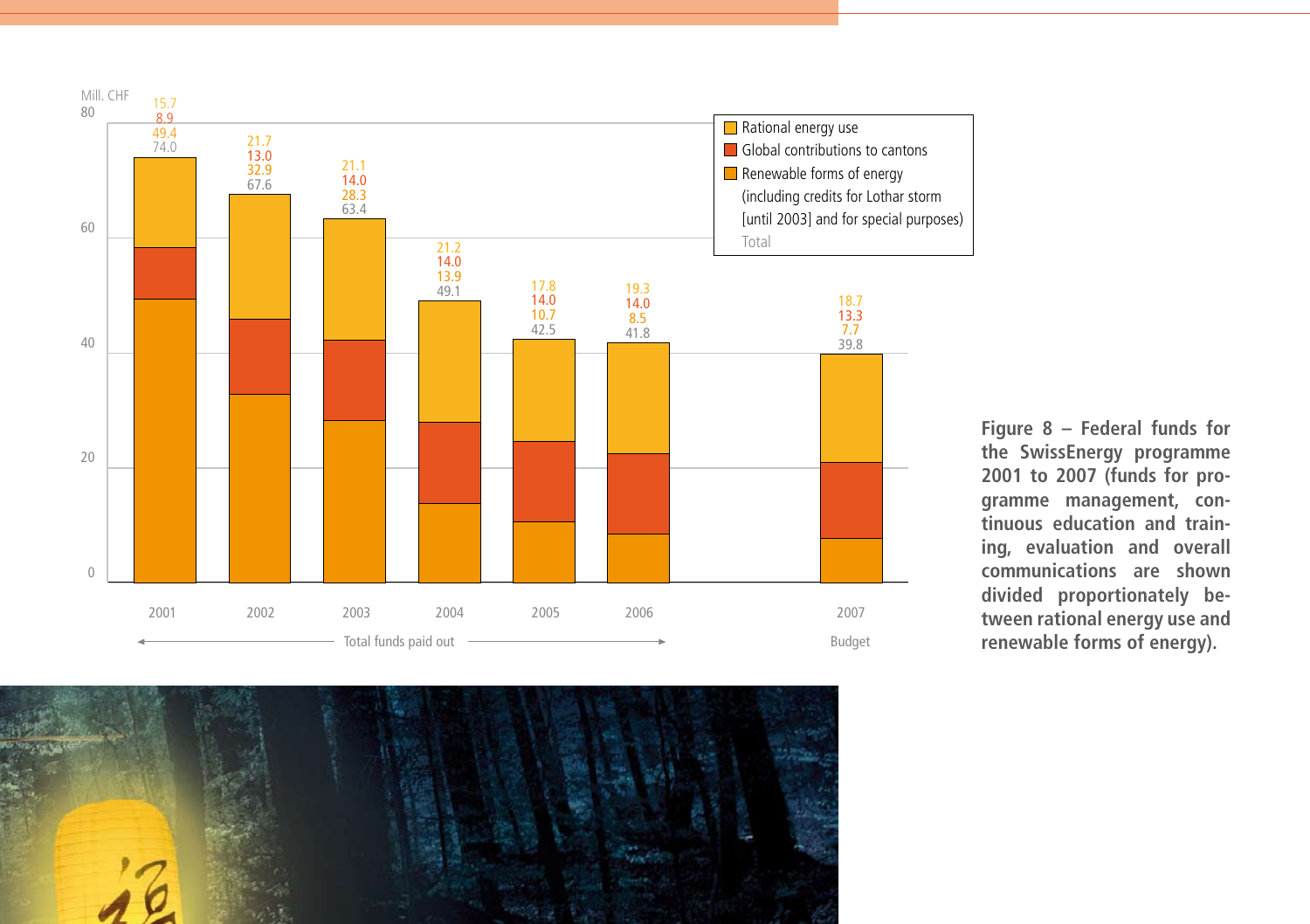# **Outlook for 2008**

### **Energy efficiency platform: More impetus for sustainable energy**

In early summer 2007 SwissEnergy presented a paper on efficient energy use to the general public entitled "Energy efficiency platform for a sustainable energy future". In the paper the programme management set down the following targets: Reduction of the consumption of fossil-based energy by 20 per cent by 2020 compared to 2000 levels and limiting the increase in electricity consumption to 5 per cent at most in the same time period.

To attain these targets the SwissEnergy strategy group proposes a bundle of measures bearing on all priority sectors – Building modernisation, Renewable energy, Energy-efficient appliances and motors, Rational energy and ambient heat use in industry and Efficient, low-emission mobility. These proposals consolidate the energy efficiency policies of both the federal government and the cantons and in specific points broaden such by adding new measures. The programme management will also support efforts to implement the following measures by 2010:

- $\blacksquare$  The model cantonal provisions for construction (MuKEn modules) will be reinforced, made binding and implemented throughout Switzerland.
- $\blacksquare$  In co-operation with the cantons, the federal government will launch a comprehensive programme to promote building renovation with funding of between 150 and 200 million francs per year. The programme will be financed with designated funds from the CO2 tax.
- $\blacksquare$  The federal government will issue certification requirements for appliances and minimum energy standards for

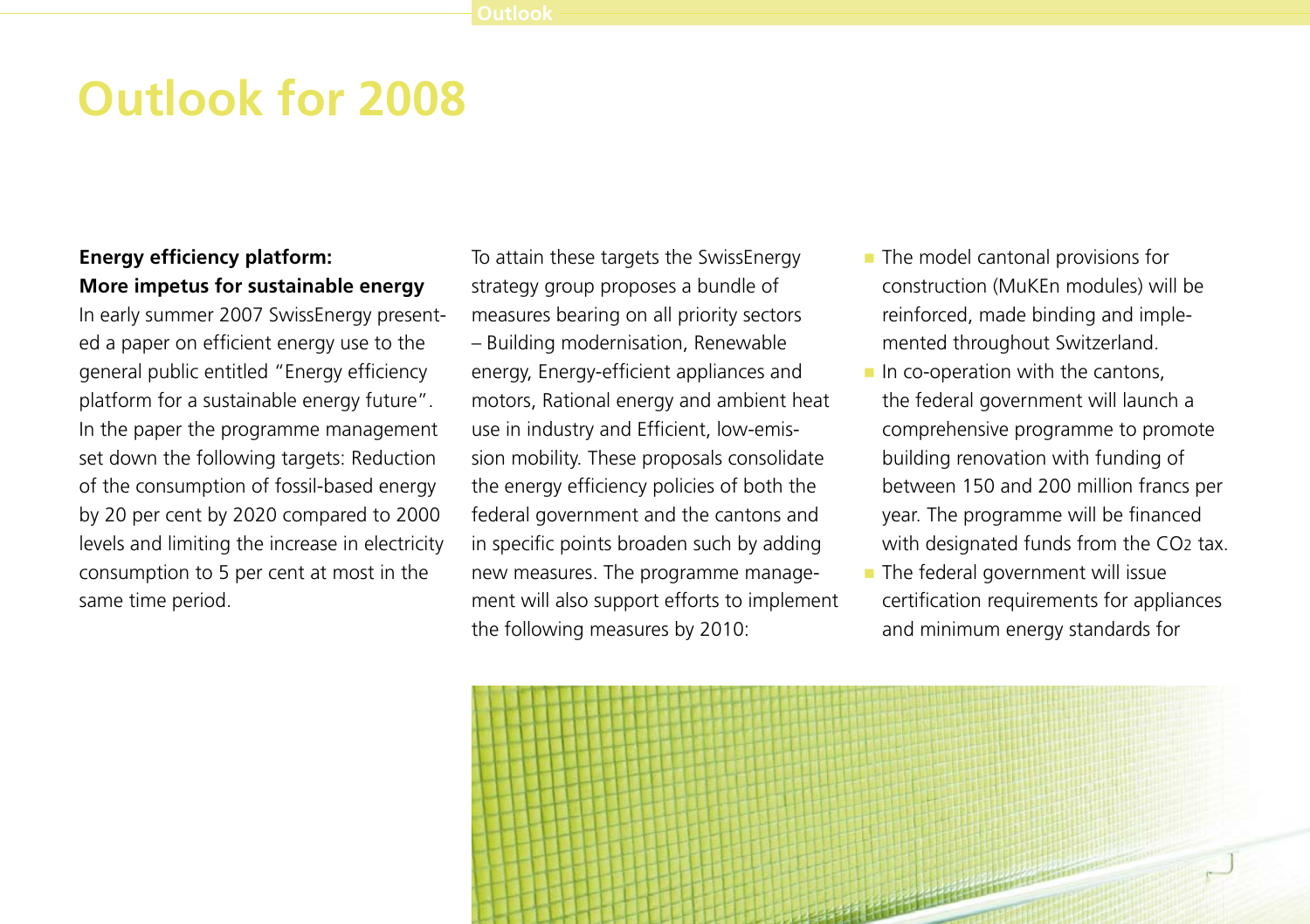categories of appliances and plant, such as heating systems and electric motors. These minimum requirements will harmonise with measures that already exist, or are planned, by the EU.

- $\Box$  The CO<sub>2</sub> tax on combustibles will be introduced in 2008 and increased by 2010 depending on its effectiveness.
- At the beginning of 2009 a call for projects in the energy efficiency sector will be launched for which annual funding of 16 million francs will be available.
- $\blacksquare$  The tax on imported cars, which has been long in planning, will be based on

an energy bonus-malus system.

- **Electricity suppliers will be encouraged** to implement efficiency measures for power supplies.
- **The measures will be harmonised to** the extent possible with international developments and with those in the EU in particular. New EU Directives in the field of energy efficiency will also be applied in Switzerland as soon as possible.

In its efficiency paper SwissEnergy presents its long-term vision of the 2,000-Watt society, one in which only approximately

one third of today's levels of energy are consumed. However, voluntary agreements between the federal government and industry are no longer enough to realise this vision. The SwissEnergy programme management is therefore convinced that the time for voluntary measures alone has passed, in addition existing regulations need to be more strictly enforced and new legal instruments are required to guarantee a breakthrough for energy efficiency in all sectors.



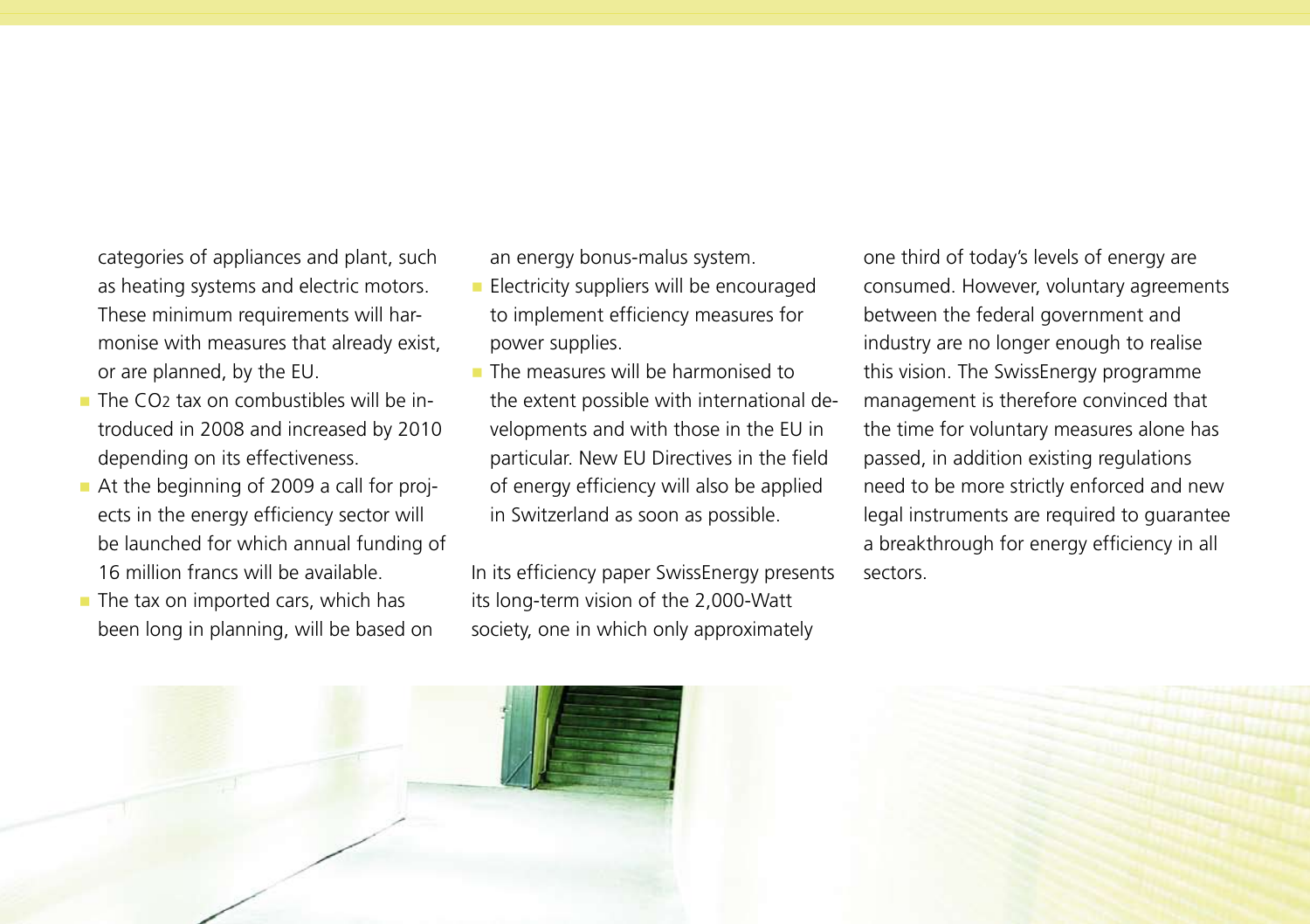The SwissEnergy strategy paper constitutes the basis for the energy efficiency action plan, which the Federal Council gave in mandate to the Swiss Federal Office of Energy SFOE in spring 2007. The action plan will contain definite measures to promote the efficient use of energy in Switzerland and be supported by an action plan for renewable energy.

#### **Viable prices for delivery to the grid**

In future electricity suppliers will have to accept electricity produced from renewable energy sources and pay a viable price to producers under a new Act approved by Parliament in March 2007. Payments will be financed through a levy on electricity consumption of at most 0.6 cents per kWh making it possible to pay grants of CHF 320 million per year to promote re-

newable forms of energy. Half of this CHF 320 million may be claimed by hydropower – or small-scale hydropower plants with a capacity of up to 10 MW.

### **Amended Act on mineral oil tax**

It is anticipated that the amended Act on the mineral oil tax will take force in January 2008. As a result of this Act all vehicle fuels produced from biological sources that meet minimum requirements of proof of a positive overall ecological balance and are produced under socially acceptable conditions will no longer be subject to the mineral oil tax.

### **"Climate cent": Instrument for the reduction of CO2 emissions**

The climate cent, which amounts to a 1.5-centime levy on petrol and diesel fuels, is a voluntary measure implemented by industry to reduce the amount of CO2 discharged throughout Switzerland. The Climate Centime Foundation collects the tax. As determined in a contract with the federal government, the Foundation has to implement effective climate protection projects to save at least 1.8 million tonnes of CO2 each year in the 2008 to 2012 period – of which at least 0.2 million tonnes of CO2 should be saved in Switzerland and a maximum of 1.6 tonnes abroad. Currently, the Foundation has a limited mandate that runs out at the end of 2007. Under the target agreement between the federal government and the Foundation, at the end of 2007 the federal government will decide whether or not to extend the mandate until 2012 depending on how goals are met.

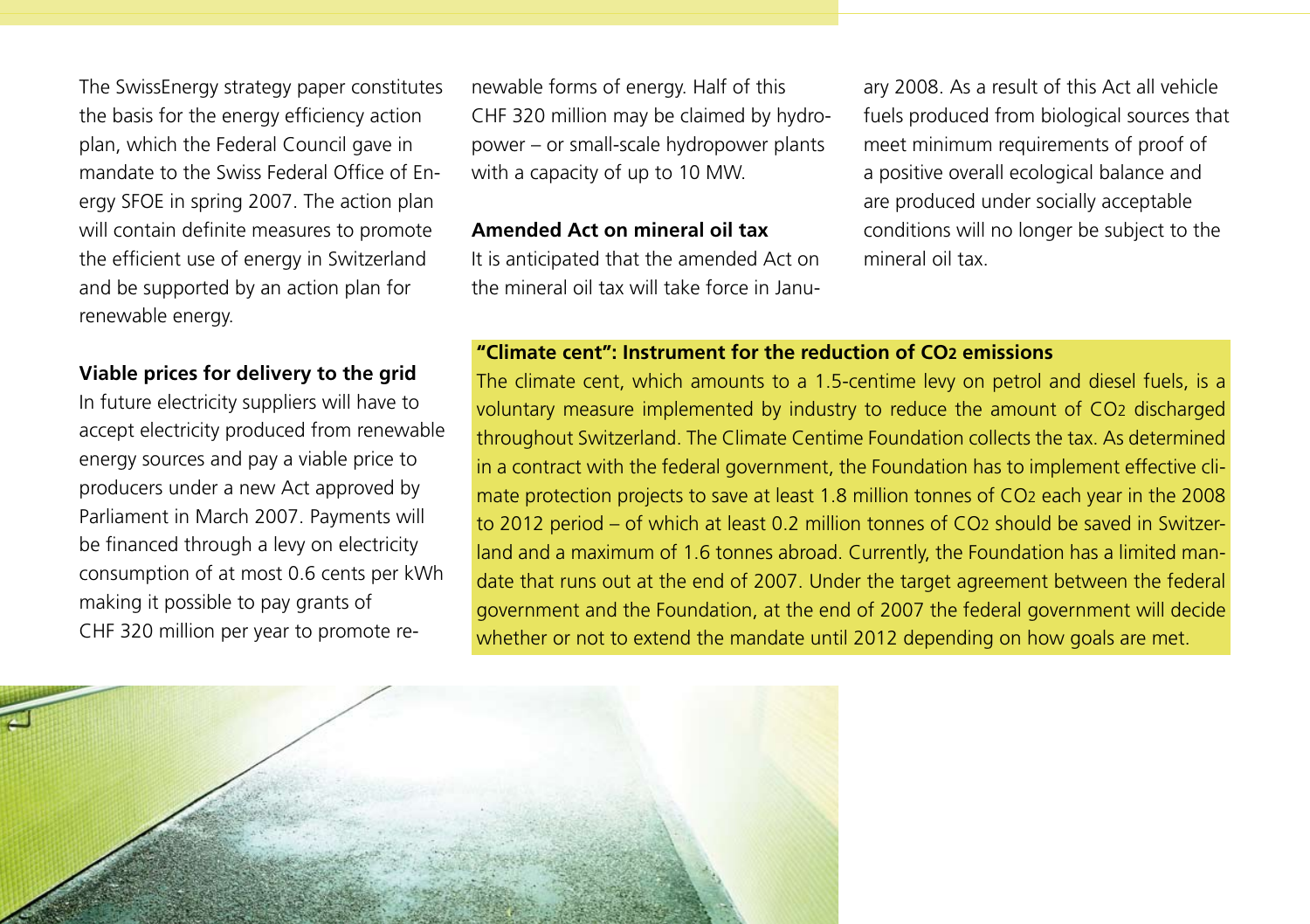

## **Contents of the CD-ROM**

- impact analysis
- **Example 15** documents relating to<br>
 5 documents relating to<br>
controlling, evaluation and<br>
impact analysis<br>
 10 documents concerning<br>
the federal government and<br>
the cantons<br>
 20 documents concerning<br>
agencies and netw ■ 10 documents concerning the federal government and the cantons
- 20 documents concerning agencies and networks
- 12 documents concerning towns and cities, companies, organisations